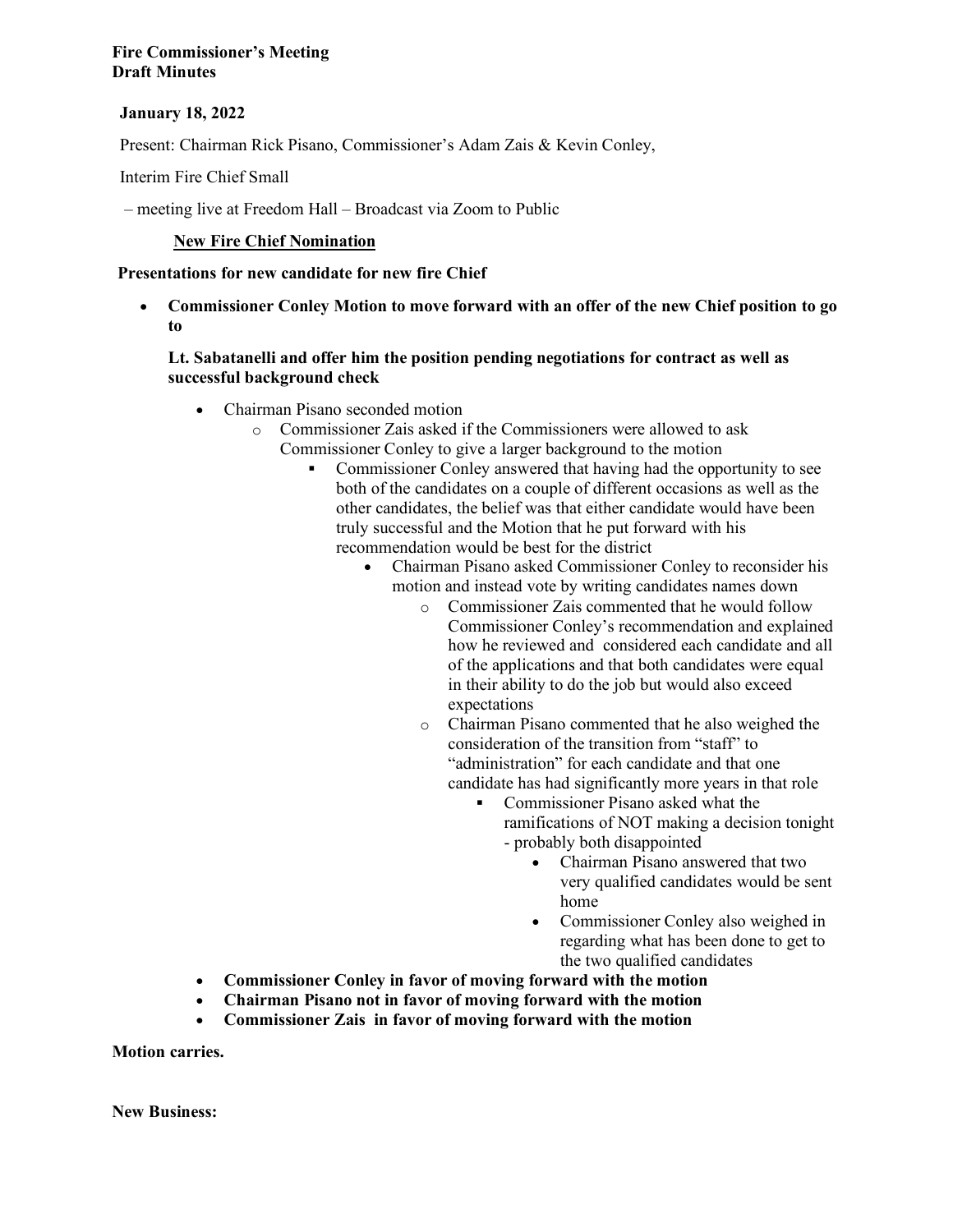- Vote for representatives to go into contract negotiations  $\&$  move that Commissioner's Conley and Zais and serve with a member to be appointed from the Prudential Committee to serve as representatives for contract negotiations
	- Chairman Pisano and Commissioner Zais in favor
- Meeting minutes from December 14. 2021 and December 20, 2021,
	- 1. Motion to accept with spelling of Commissioner Conley's name spelled correctly
	- 2. Accepted as amended
		- All in favor.
- In the process of preparing the annual report to be submitted to the clerk
	- Draft will not appear in this Meetings Minutes
		- Will try to get it finalized and approved at next meeting and get to the clerk
	- Draft budget is a preliminary model
		- Hoped to have had a candidate hired to begin work with it
			- Prudential wants presentation Monday January 24, 2022 of preliminary budget – trying to get a finalized draft

# **Fire Chief Report:**

- 69 Total responses
	- 44 Medial
	- 2 Hazardous Conditions
	- 23 Service / Good Intent

## **Administration:**

• Interim Chief

## **PRO EMS REPORT**

• On-line

## **Training:**

• Nothing to report

## **Personnel:**

- Firefighter out on IOD is still out on IOD but making good progress with an anticipated February 2022 return date
- Received from Cotuit District's Attorney
	- Employment Agreement between the Cotuit Fire District and the interim Fire Chief
		- As a formality, Commissioner's signatures and Chief's signature are needed so that it may be forwarded to Prudential Committee

## **Apparatus:**

- Ambulance 262 was damaged in a motor vehicle accident just before Christmas
	- Repairs have been completed and was sent to SAV (truck Co. in Wareham) and had routine maintenance done & addressed two air leaks in the system
		- In the air system, there is a persistent oxygen leak that SAV was not able to tackle but it is not uncommon
		- Fire Chief Small phoned a representative from Specialty Vehicle (dealer) to make arrangements to have the oxygen system fixed